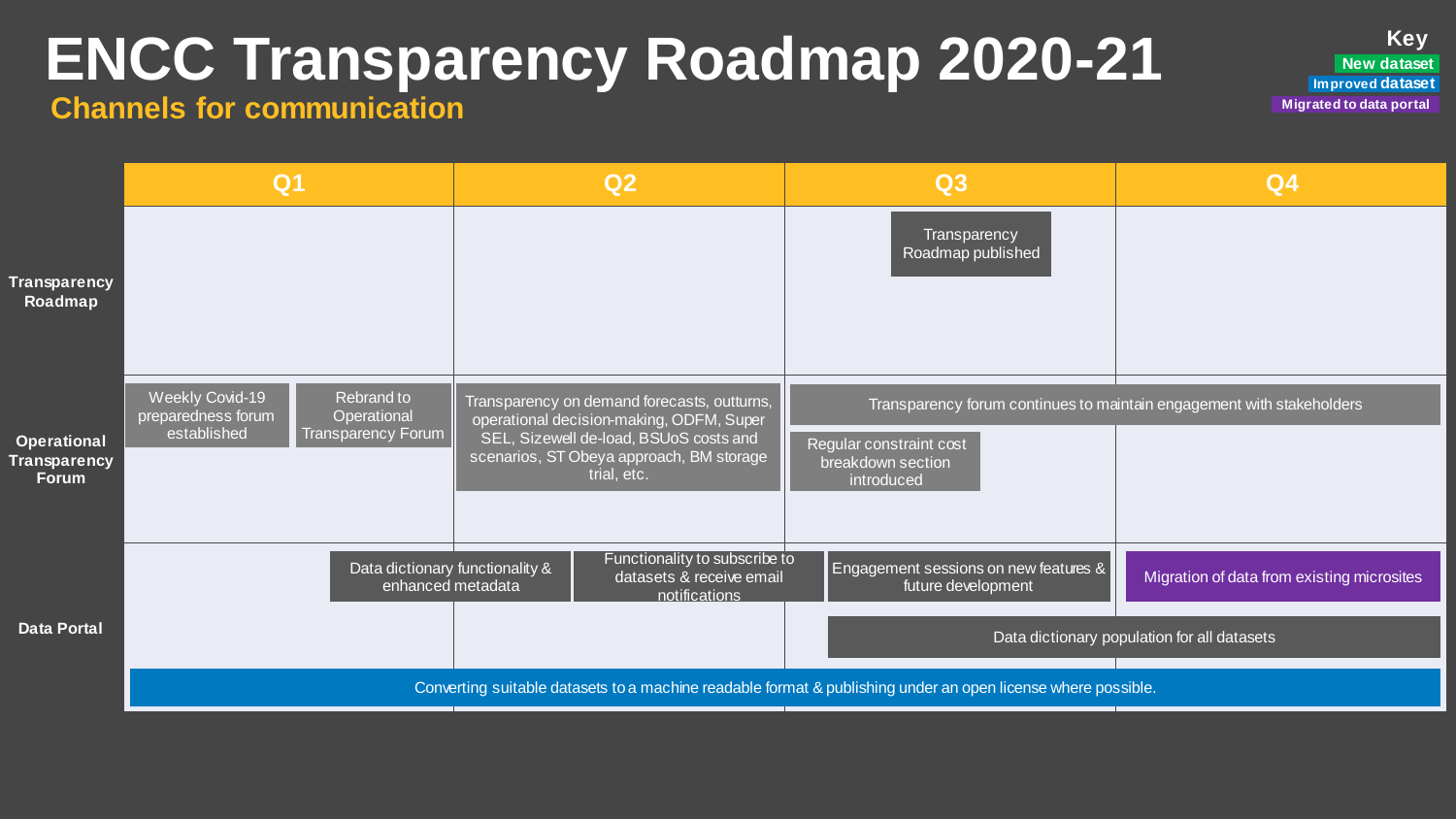### **ENCC Transparency Roadmap 2020-21 Deliverables**

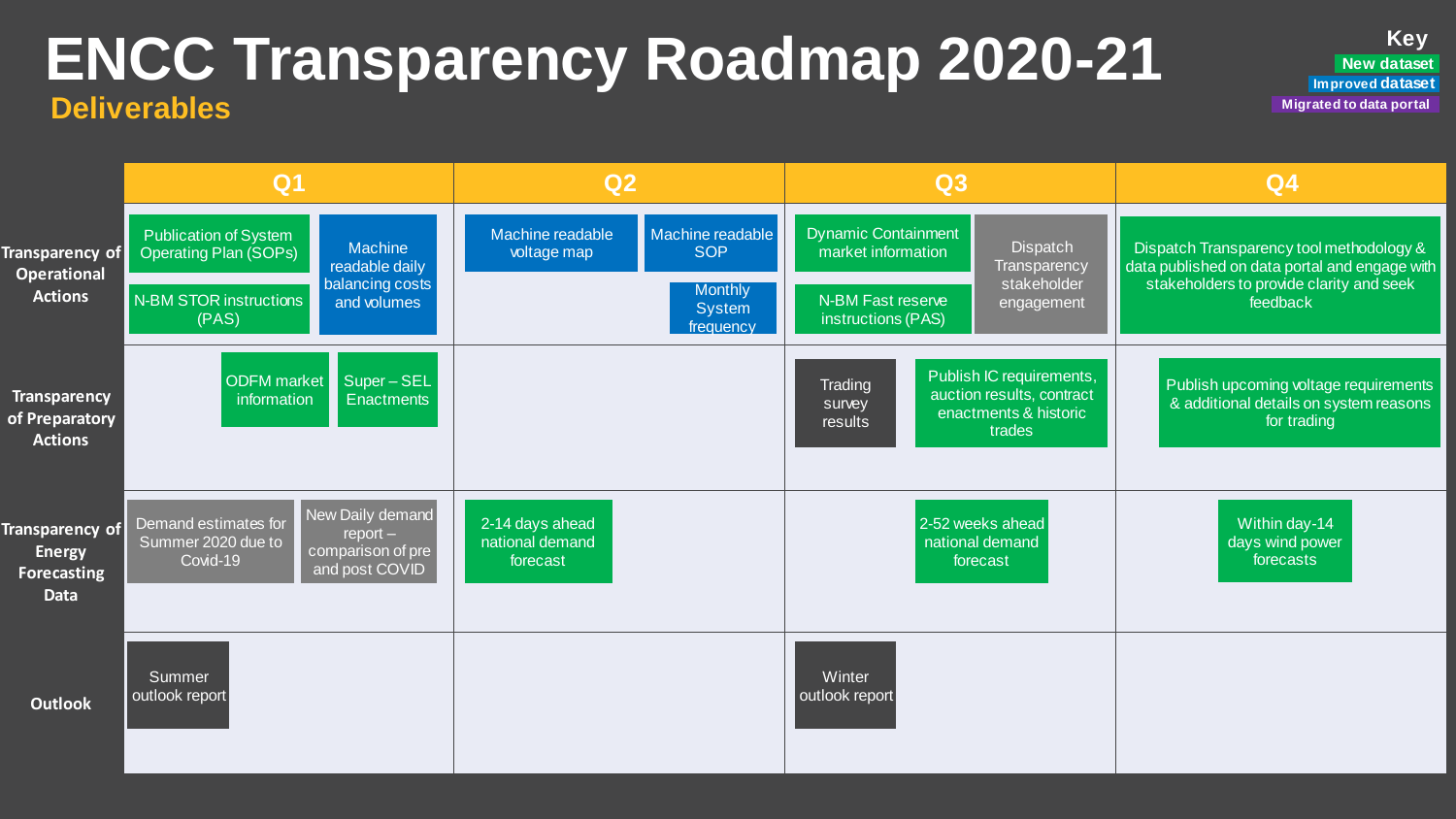# **ENCC Transparency Roadmap 2021-22**

#### **Channels for communication**

|                                                    | Q <sub>1</sub>                                                                                                                          | Q2 | Q3                              | Q <sub>4</sub>                                                                                  |  |
|----------------------------------------------------|-----------------------------------------------------------------------------------------------------------------------------------------|----|---------------------------------|-------------------------------------------------------------------------------------------------|--|
| <b>Transparency</b><br>Roadmap                     | Transparency<br>Roadmap refresh                                                                                                         |    | Transparency<br>Roadmap refresh |                                                                                                 |  |
| <b>Operational</b><br><b>Transparency</b><br>Forum | Transparency forum continues to maintain engagement with stakeholders                                                                   |    |                                 |                                                                                                 |  |
|                                                    | Continued deep dives in response to feedback received                                                                                   |    |                                 |                                                                                                 |  |
| <b>Data Portal</b>                                 |                                                                                                                                         |    |                                 |                                                                                                 |  |
|                                                    |                                                                                                                                         |    |                                 | Agile approach to adding new datasets, automated through data platform functionality as data is |  |
|                                                    | migrated into platform.<br>Converting suitable datasets to a machine readable format & publishing under an open license where possible. |    |                                 |                                                                                                 |  |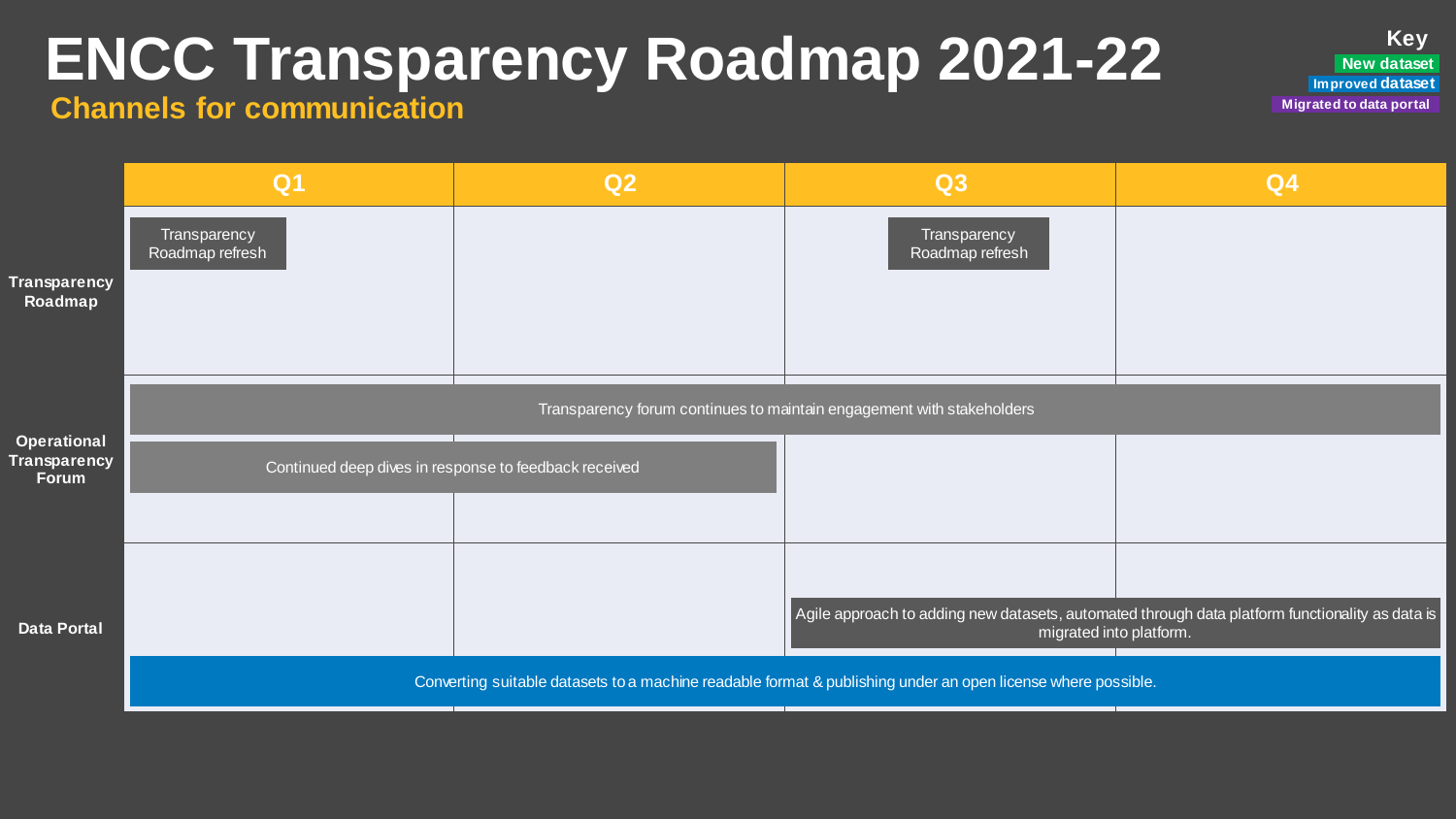### **ENCC Transparency Roadmap 2021-22 Deliverables**

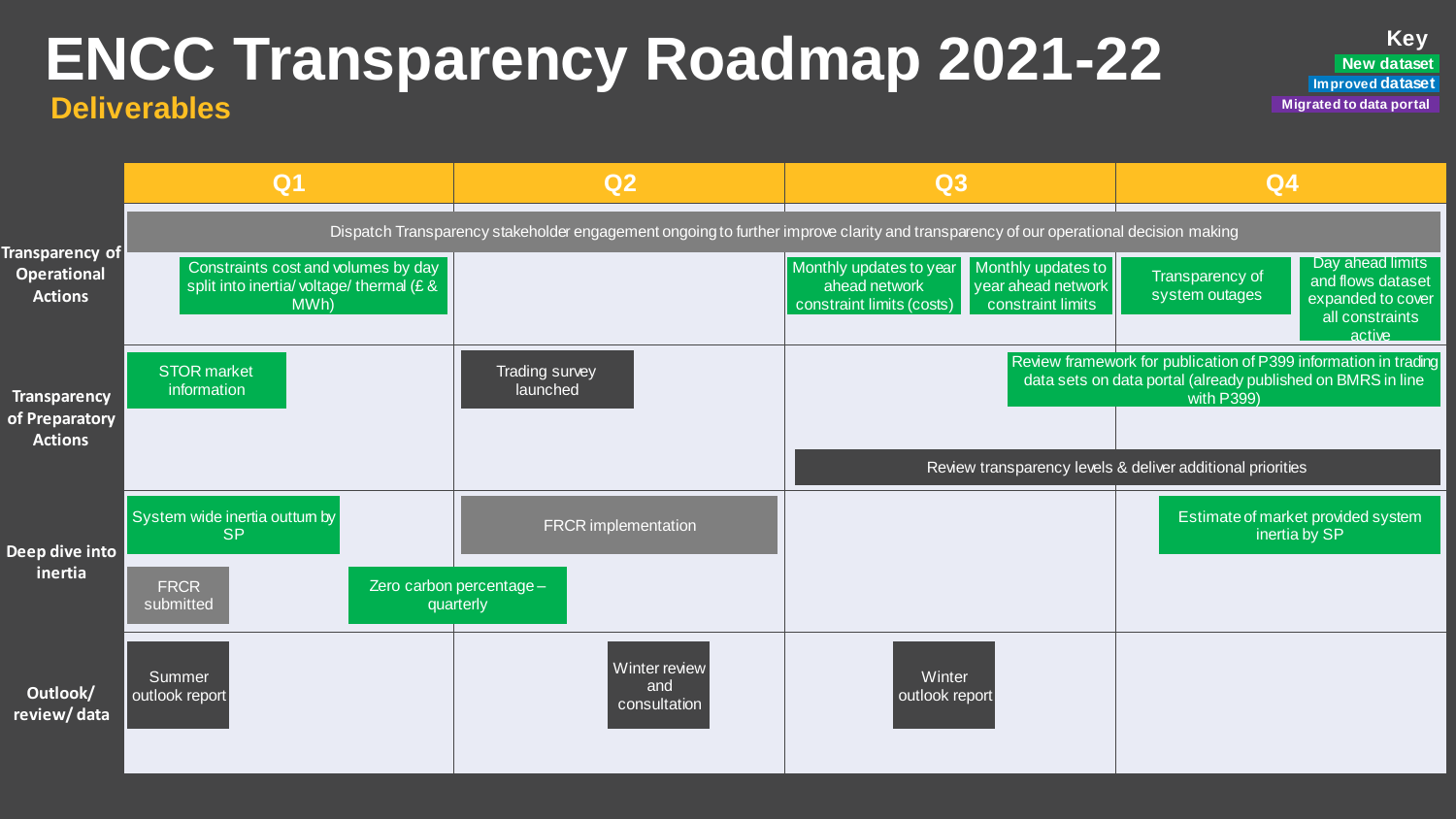# **ENCC Transparency Roadmap 2022-23**

#### **Channels for communication**

|                                                    | Q <sub>1</sub>                                                                                               | Q2                                                                                                                      | Q3                                                                                                                             | Q4 |  |
|----------------------------------------------------|--------------------------------------------------------------------------------------------------------------|-------------------------------------------------------------------------------------------------------------------------|--------------------------------------------------------------------------------------------------------------------------------|----|--|
| Transparency<br>Roadmap                            | Transparency<br>Roadmap refresh                                                                              |                                                                                                                         | Transparency<br>Roadmap refresh                                                                                                |    |  |
| <b>Operational</b><br><b>Transparency</b><br>Forum |                                                                                                              |                                                                                                                         | Transparency forum continues to maintain engagement with stakeholders<br>Continued deep dives in response to feedback received |    |  |
| <b>Data Portal</b>                                 |                                                                                                              | Agile approach to adding new datasets, automated through data platform functionality as data is migrated into platform. |                                                                                                                                |    |  |
|                                                    | Converting suitable datasets to a machine readable format & publishing under an open license where possible. |                                                                                                                         |                                                                                                                                |    |  |